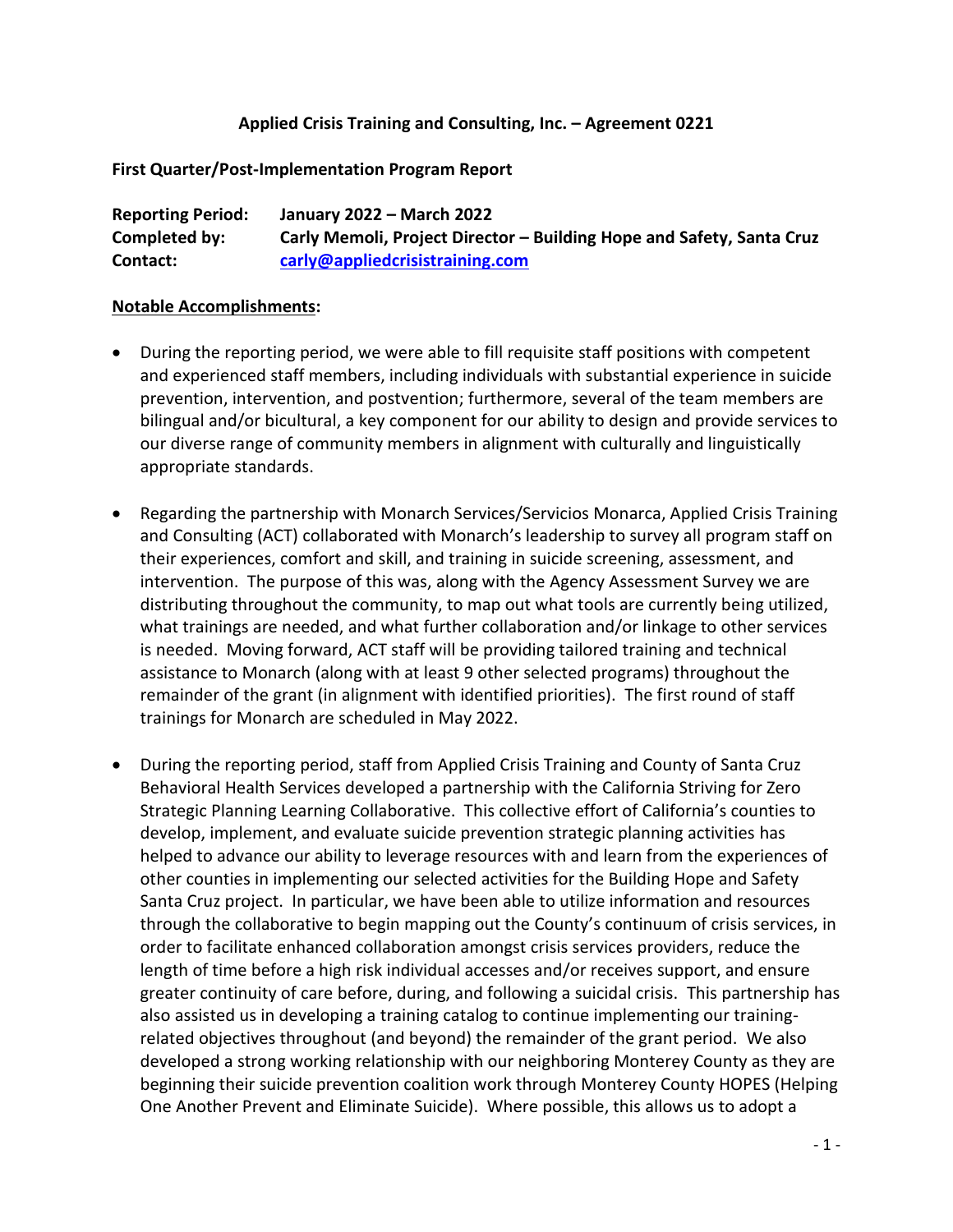regional framework to our work, leverage resources, and share information to achieve greater success in our own efforts with Building Hope and Safety Santa Cruz.

- Continued, successful adaptation of services in relation to the COVID-19 pandemic; ACT and all program partners continue to continually review and revise procedures for programming, service delivery, evaluation, etc. in alignment with safe COVID-19 practices. ACT staff have published standardized COVID policies for all in-person activities, which require acknowledgement and consent by participants. In addition, staff have developed and consistently utilize personable and conversational approaches to discussing the need for COVID related precautions (and the resultant changes in service design, delivery, and evaluation). All collection of PHI (e.g. vaccination records or test results) is done in compliance with HIPPA laws and standards. Furthermore, staff have allocated additional time before trainings, during breaks, and at the end of training days to provide support to participants who are struggling with COVID related challenges or who need additional support to meet the requirements for participation. Additionally, for all training modules that permit adaptation, staff members have adjusted and adapted sample demonstration activities, tools, and safety plans to consider the additional impact of COVID on mental health challenges, access to resources, etc. for those at risk, in addition to considerations for fostering a trusting and supportive relationship and environment for service delivery via phone or videoconference rather than in-office. ACT staff, Santa Cruz Behavioral Health Staff, Applied Survey Research, and Monarch Services/Servicios Monarca have continued to develop safety measures for in-person services and virtual options for services and trainings where possible, to ensure that our work is nimble and flexible given continually shifting public health regulations and also to ensure equal access to those who may be immunocompromised, living with young children, and/or supporting or having regular contact with those who do have equal and appropriate access to services and trainings.
- Collaborated monthly with federal grant management staff to ensure compliance and transparency of program operations and progress. Compiled and submitted 5 month (3 month post-implementation) programmatic progress report summarizing progress from Monarch, Applied Crisis Training, ASR, and other partners during the reporting period. Provided technical assistance to Monarch on completing and reporting NOMS data in compliance with federal requirements.
- Partnered with Applied Survey Research to develop the Evaluation Plan for Building Hope and Safety Santa Cruz – the purpose of this plan is to outline and map our progress and impact through the following goals and objectives, which are being tracked with respect to planned and completed activities, as well as through the continuous quality improvement and evaluation measures outlined in our proposal and detailed later in this report.

### Goal 1: Improve Collaboration Efforts Among Suicide Prevention Agencies and Programs.

#### Objectives:

Integrate suicide prevention activities across multiple sectors and settings.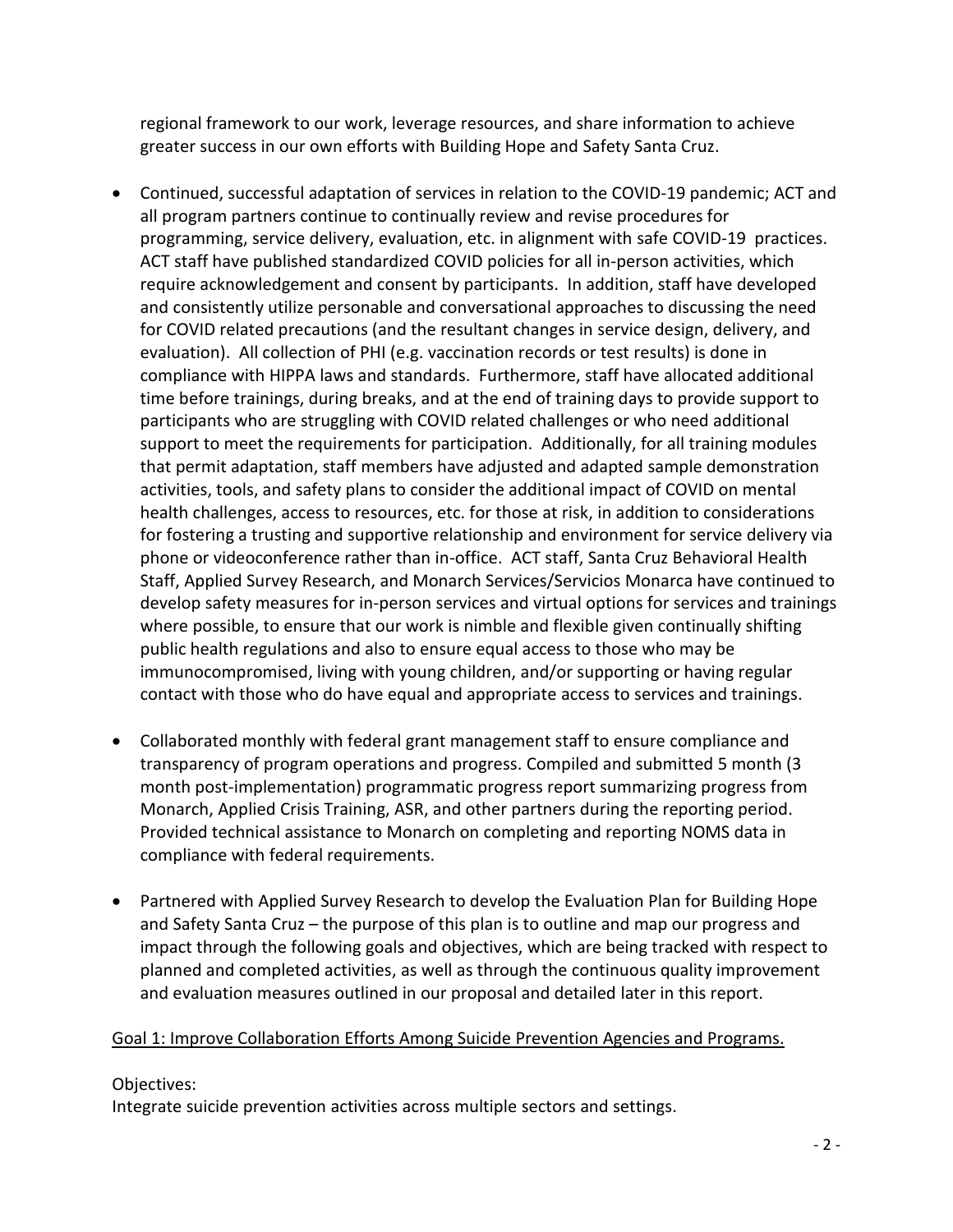Provide training to service providers in suicide assessment and intervention.

## Activities to date:

Collaboration between Behavioral Health and Applied Crisis Training and Consulting towards the goal of reconvening a task force for suicide prevention, crisis services continuum of care (including 988 subcomittee), and postvention/loss team. This new framework will avoid fragmentation and duplication of efforts and will ensure coordination of services along the suicidal crisis path/continuum. This framework is also in keeping with guidance from the California Statewide Suicide Strategic Pla[n Link to Plan.]((chrome-extension:/efaidnbmnnnibpcajpcglclefindmkaj/viewer.html?pdfurl=https%3A%2F%2Fmhsoac.ca.gov%2Fsites%2Fdefault%2Ffiles%2FSuicide%2520Prevention%2520Plan_Final.pdf&clen=4178319&chunk=true))

Designed and initiated distribution of an Agency Assessment Survey (with support from ASR) widely to a range of service providers. Developed plans for compiling and distributing data and findings and utilizing these to inform training and technical assistance efforts, as well as resources and system mapping. Further, developed an Agency Leadership Intake tool for a guided, stakeholder interview to identify key information needed to successfully design, schedule, administer, evaluate, and follow-up on training with identified groups. Utilized successful examples from other California counties in developing these tools.

Began to document baseline information regarding:

-The training, tools, and related policies used by a range of community agencies and programs Workforce education needs

-Resources, gaps, and opportunities for system mapping.

-Needs for and willingness to participate in consistent training and use of evidence-based tools for screening, assessment, and safety planning.

*Note: When complete, the findings of the Agency Assessment Survey will be made public to the community and we be available and utilized for resource and system mapping.*

# Goal 2: To Increase Awareness of Suicidal Behaviors Among Clinical Providers and Workers in Community-Based Organizations.

Objective:

Increase clinician and service provider competency, comfort, and consistency in evaluating suicide risk and conducting suicide intervention

Activities to date:

Developed a training portfolio and menu of options for organizations selected for training and technical assistance project.

Devised an outreach and communications strategy to successfully engage a wide range of participants (clinicians, service providers, local organizations, community members, etc.) in appropriate training opportunities; streamlined the registration process for trainings; regularly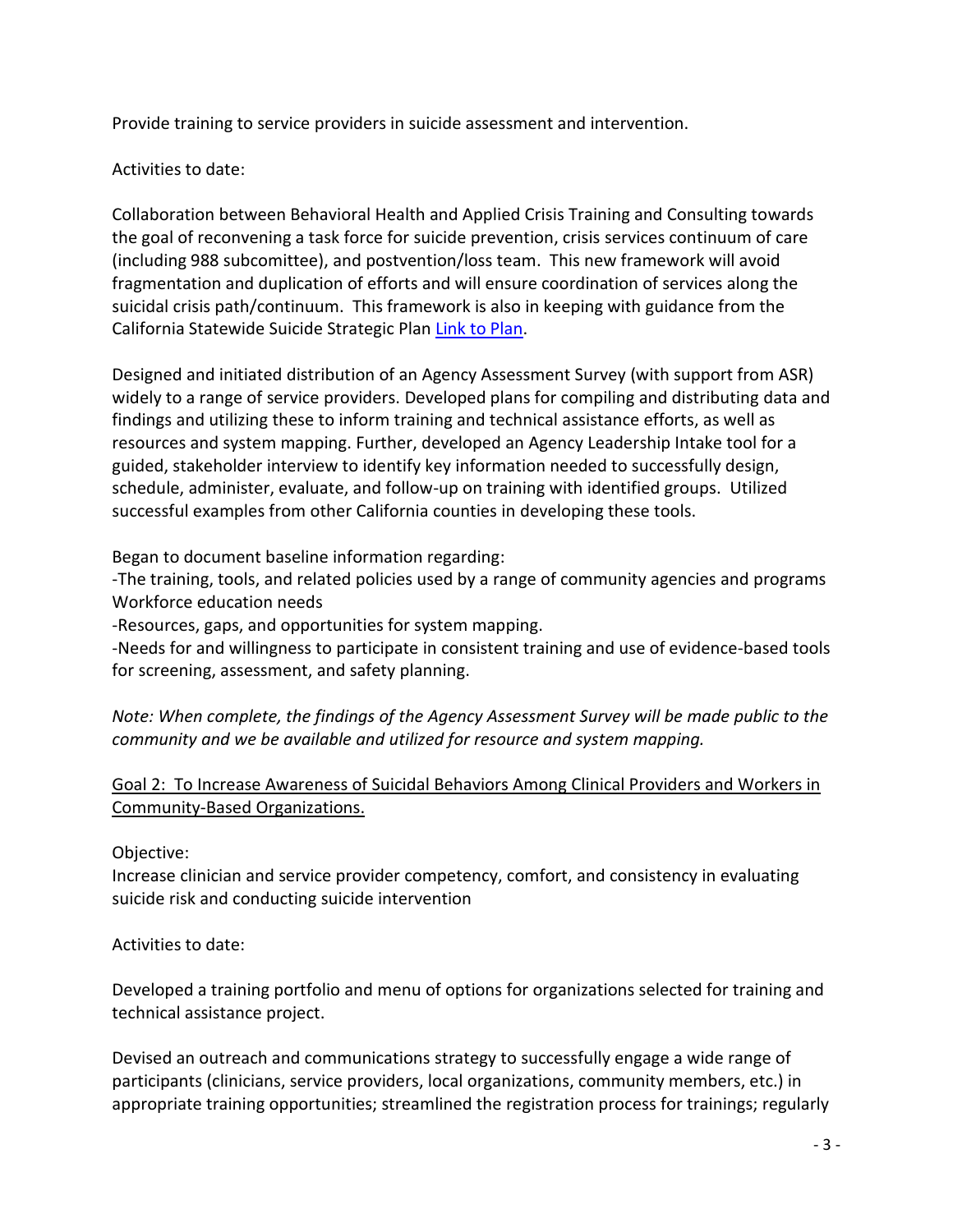updated COVID policies for in-person training options in alignment with public health guidelines; developed virtual training opportunities where possible.

Interfaced with Dr. Posner's team at the Lighthouse Project to determine feasibility, timing, and logistics needed to successfully host a large scale training on the Columbia Suicide Severity Rating Scale (C-SSRS); identified a venue and possible dates, as well as invitees, logistics, resources, and options for companion/follow up training on safety planning and using the C-SSRS with fluidity and flexibility. Utilized methodology aligned with Behavioral Skills Training, Active Listening, Motivational Interviewing, and other modalities to create a flexible and adaptable option for training providers on this.

Ensured that training will meet criteria for local requirements and AB89 (California's licensure requirements for mental health practitioners regarding suicide intervention training) and Continuing Education Units (CEUs) as an incentive for individual and organizational participation.

Established a tentative calendar of remaining trainings for 2022 (to be continually updated) with both virtual options (in English and Spanish), as well as in-person options at various sites throughout the County, including North County, Mid-County, and South County to ensure equitable access and participation. Trainings scheduled include offerings of: Counseling on Access to Lethal Means (CALM), safeTALK, Applied Suicide Intervention Skills Training (ASIST) workshops, Mental Health First Aid (MHFA), and tailored trainings for individual organizations and/or participation/conducting suicide intervention training components for existing training plans (e.g. Crisis Intervention Training/CIT for law enforcement and probation agencies).

Goal 3: Through partnership with Domestic Violence and Sexual Assault Prevention agencies, decrease the number of community members attempting suicide.

### Objectives:

Promote help-seeking for populations disproportionately impacted by suicide\*, particularly during the ongoing COVID-19 pandemic.

Increase the number of clients served.

Increase staff knowledge of risk and protective factors and how to incorporate these into resources and safety planning.

\*Including and not limited to individuals experiencing or recovering from intimate partner or domestic partner violence and their dependents.

### Activities to date:

Developed plan and criteria for providing and evaluating trauma-informed and culturallyresponsive services to target population throughout the remainder of the grant.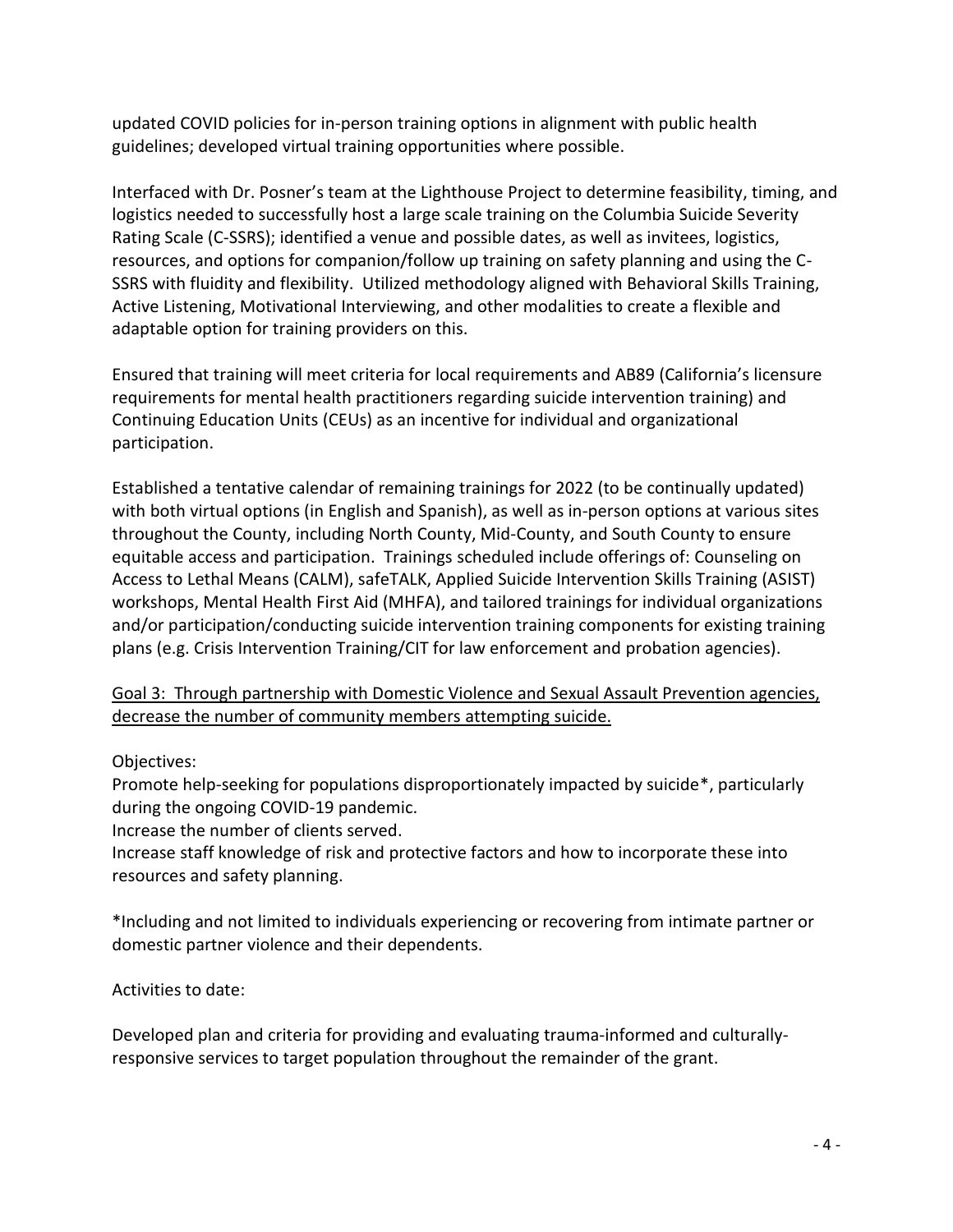Reviewed and revised screening tools; distributed information and planned training for all staff on screening and assessing individuals for imminent safety concerns and methods to provide emergency shelter vouchers to those whose safety is in jeopardy.

Developed system to track referral information for clients served throughout (and beyond) the remainder of the grant period.

Evaluated the needs for and planned trainings for requisite suicide prevention strategies, intervention tools and processes, and postvention considerations for staff, volunteers, and clients of domestic/intimate partner violence and/or sexual assault prevention and support organizations.

Established calendar and materials for public education and marketing campaigns around suicide prevention throughout the year. Conducted local radio and print interviews surrounding Building Hope and Safety Santa Cruz, services for survivors of suicide loss, and other activities.

Developed content and channels of communication in advance of Mental Health Month in May, as well as initiated content development and distribution plans for suicide prevention, intervention, and postvention materials for Suicide Prevention Month in September and International Survivors of Suicide Loss Day in November.

### Goal 4: Provide Care and Support to Individuals Affected by Suicide Deaths by Enhancing the Support Network

Objectives:

Enhance system partners' ability to provide support to individuals affected by suicide deaths.

Enhance connections amongst service providers to strengthen the ability to refer and partner in helping those with enhanced risk due to suicide loss.

Activities to date:

Coordinated with expert consultant on suicide loss teams and postvention supports (Noah Whitaker); consulted with key stakeholders (including leader of Mental Health Liaisons embedded within law enforcement units and Mobile Emergency Response Teams/Mobile Emergency Response Teams for Youth) to ensure continuity and establish basis for collaboration; identified key areas for training/referral/coordination; conducted review of relevant and applicable postvention supports, strategies, and lessons learned by other counties in CA through the Striving for Zero Suicide Prevention Collaborative; initiated meetings with relevant stakeholders to map out the existing chain of response following a suicide death; established contacts for continued communication and support around this initiative, with a focus on a postvention/loss steering committee or subcommittee.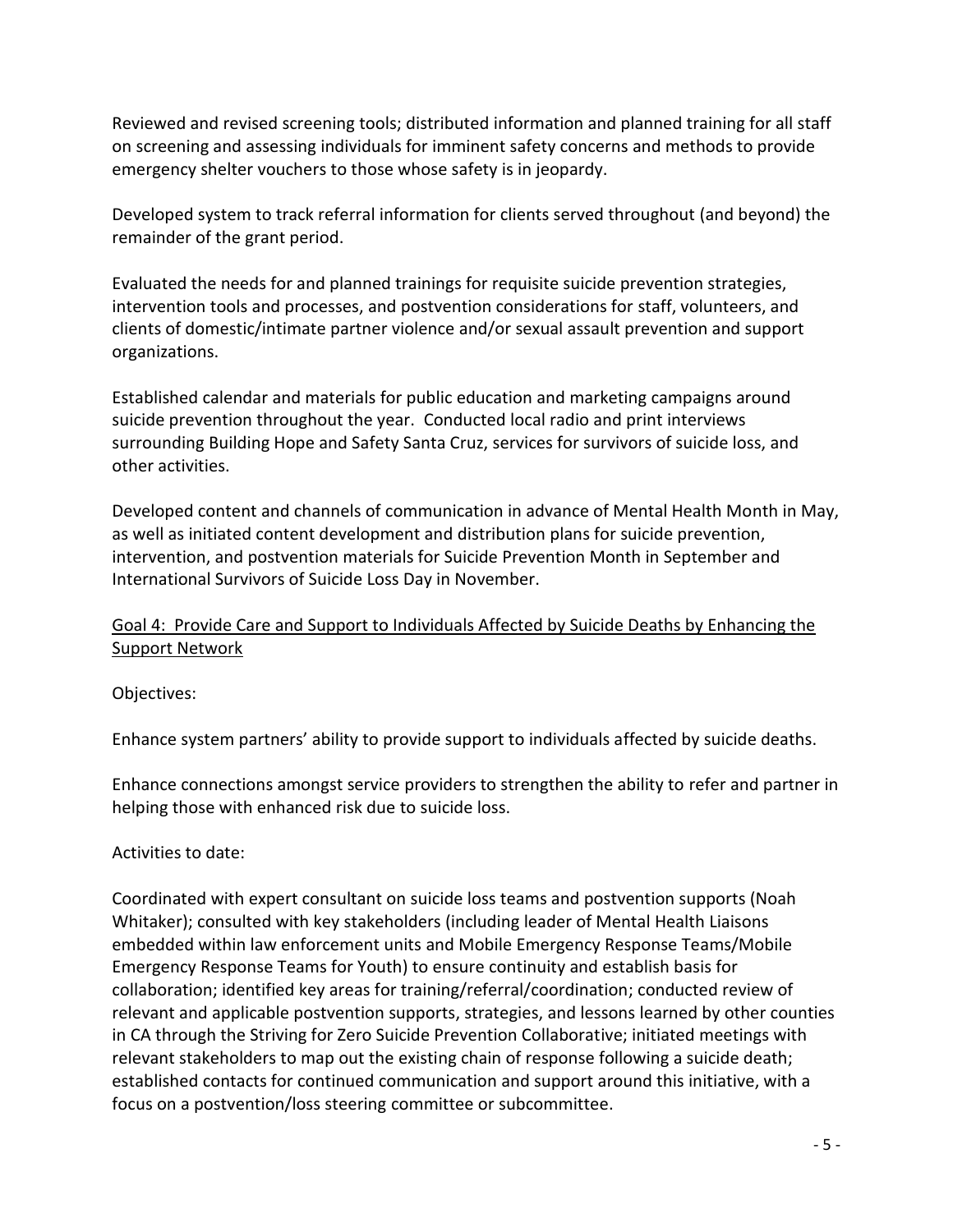Commenced partnership with Public Health and Coroner with the intention to explore the feasibility of a suicide death review committee and integrated review of and response to suicide deaths.

Produced (and created a distribution plan) for first round of hard copy bilingual LOSS packets and virtual bilingual suicide grief related materials; created a central place for individuals to access these electronically initially and developed partnerships with the local library system to purchase, host, and make available suggested resources and readings for survivors of suicide loss in English and Spanish.

Coordinated with local organizations to identify training and resource needs to provide suicide bereavement support.

# **Continuous Quality Improvement**

In alignment with our original proposal, we have implemented and used the evaluation and continuous quality improvement strategies originally developed and approved for the various program activities. We have also worked with Applied Survey Research to identify schedules and metrics for capturing relevant data (and subsequently reporting this data to SAMHSA and the Santa Cruz community to illustrate the value and successes of this grant and project). We anticipate having data to report on this in our subsequent quarterly report.

Applied Crisis Training currently projects training several hundred members of the workforce over the coming year – we look forward to capturing the following information for those served/reached and/or trained over the remainder of the grant period:

Goal 1:

- Increase in service providers reporting increased collaboration and efficiency with referrals and continuity of care for individuals at risk and their families.
- Increase in service providers reporting increased referrals or more effective or complete/collaborative referrals to other system partners.
- Increase in service providers reporting use of identified screening and assessment tools.

Process measures

- Number of trainings held, including location, number and demographics of those trained
- Number of and findings/results of Key Informant Interviews

Outcome measures

- Percentage of partners reporting increased awareness of other system partners and their role
- Percentage of service providers reporting increased collaboration with other providers and programs
- Percentage of service providers reporting increased referrals to other system partners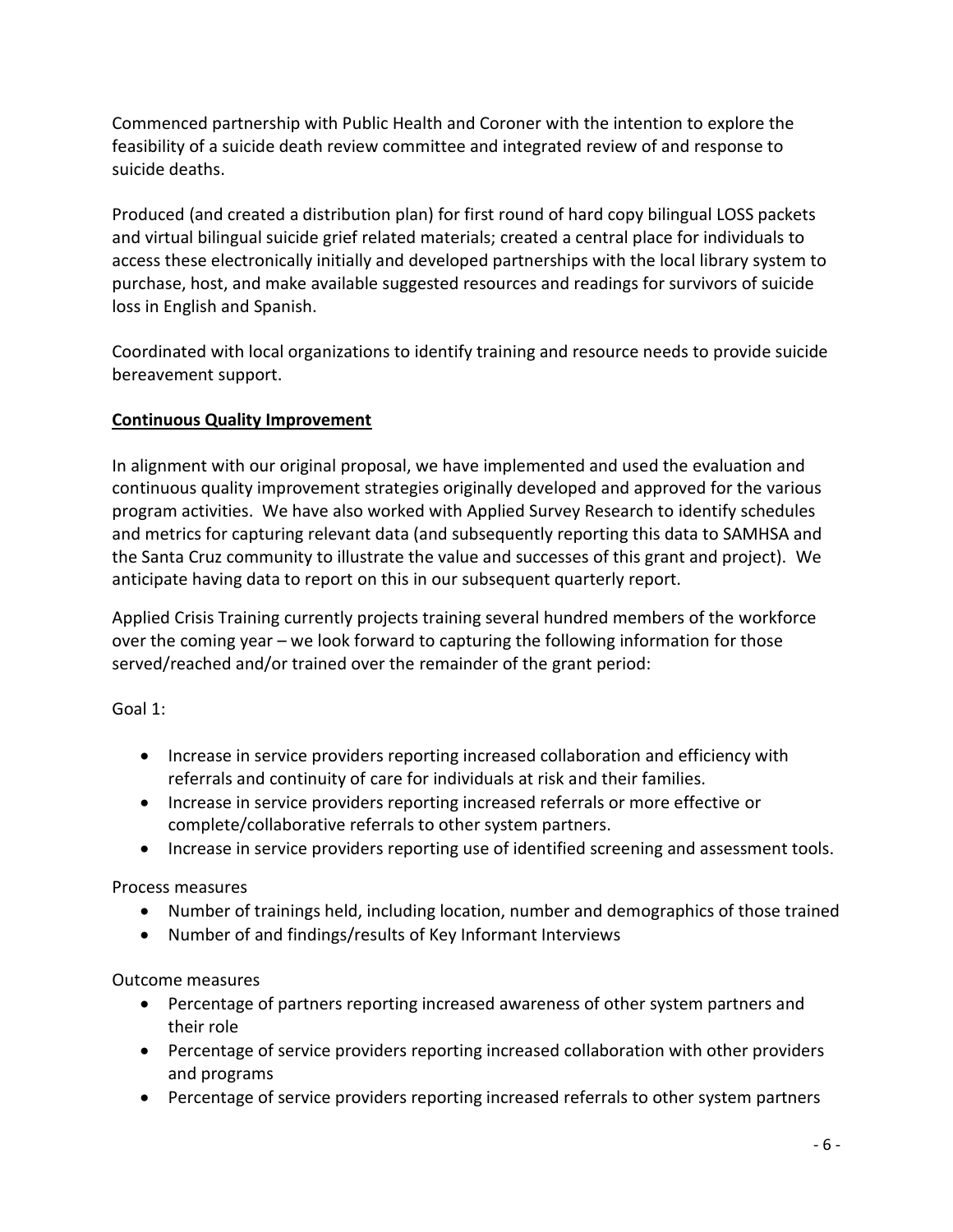• Percentage of service providers reporting increased usage of, comfort with, or competency using screening tools.

Goal 2:

- Increase in percentage of clients who are screened or assessed for suicidal risk and/or protective factors.
- Increase in percentage of staff who report an increased awareness of suicidal behaviors or warning signs of suicidal behavior.

Process measures

- Number of clinical providers trained
- Number of community based organization staff trained
- Number of community members trained
- Number and types of training held

Outcome measures

- Percentage of service providers reporting improved identification of risk and protective factors for suicide
- Percentage of CBO staff reporting improved identification of risk and protective factors for suicide
- Percentage of clients who are screened for suicidal risk and protective factors
- Percentage of clinical providers, CBO staff and volunteers, and other community members who report an increased awareness of suicidal behaviors and/or warning signs.

Goal 3:

- Increase in number of at-risk individuals accurately screened for suicide risk.
- Increase in emergency shelter vouchers and services provided to individuals identified as high risk.
- Number of trainings (and range of those trained) to clinicians, service providers, and CBO staff.
- Providers report that trainings are effective or highly effective in helping them recognize the need for suicide intervention and provide support to clients at risk of suicide.

Process measures:

- Number of at-risk individuals screened for suicide risk
- Number of emergency lodging vouchers provided to high-risk individuals
- Number of trainings provided to service providers and CBO staff in this area/working directly with these populations.

Outcome measures: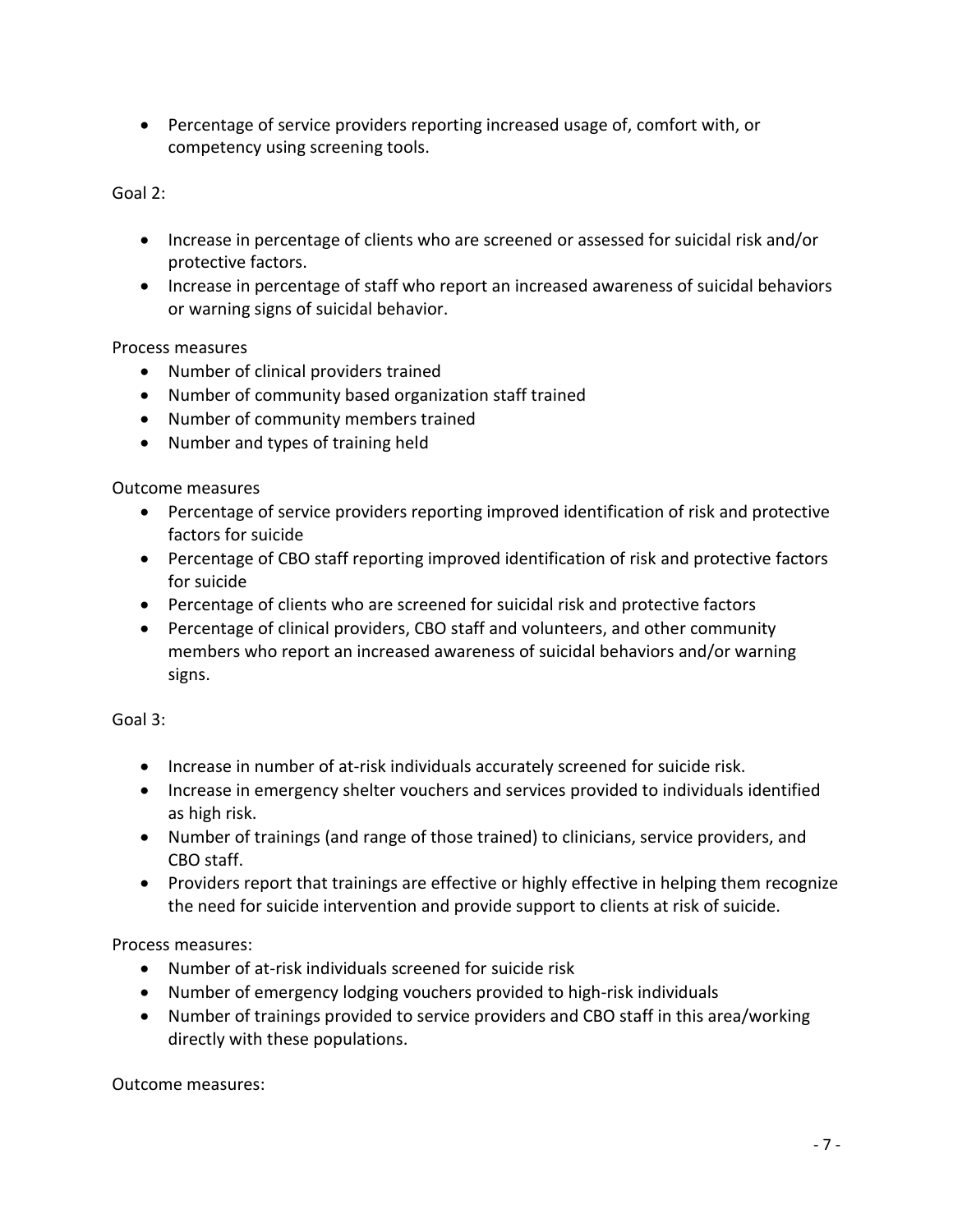• Percentage of service providers who report that trainings were effective or highly effective in helping them provide support to clients at risk of suicide.

Goal 4:

- Increased number of survivors of suicide loss/family members receiving support after the suicide death of a loved one.
- Reduced length of time between a suicide death and contact with those who are grieving a loss. Documented proactive outreach to those who have lost someone to suicide, including initial and follow-up contact and consistent documentation of efforts by a range of service providers and first responders.
- Distribution of resources to survivors of loss and family members following the death of a loved one.

Process measures:

- Number of providers trained to provide suicide bereavement support.
- Number of LOSS packets and related bilingual materials distributed/accessed.

Outcome measures:

- Percentage of providers who reported that they felt prepared to provide care to those affected by suicide death.
- Percentage of survivors of suicide loss who reported better mental and emotional well being and/or felt more supported after receiving suicide bereavement services.

One of our main priorities during the initial implementation phase of this project has been to establish the appropriate channels of communication (including information partnership and formal MOUs) to facilitate a more consistent and reliable mechanism for accessing suicide death and attempt data.

In particular, partnership with the Coroner's office (including leveraging a Program Coordinator position to support with data surrounding suicide death, as well as consideration of a suicide death review subcommittee) has been a key undertaking, in addition to working with statewide data experts from the Striving for Zero Suicide Prevention Learning Collaborative on reliable sources (e.g. The Epicenter, California Health Kids Survey, etc.) for capturing and tracking suicide ideation, attempt, and death data during and in the aftermath of the pandemic.

### **Training**:

During the reporting period, our team was establishing the plan for training and scheduling our in-person and virtual training schedule and options for the remainder of the reporting period. We managed to get in-person training venues confirmed in Santa Cruz proper, Mid-Town, and in South County (which is often under-represented and primarily serves the underserved Latinx populations of our community). As of this report date, we have planned for 9 ASIST Workshops, 9 safeTALK workshops, 6 CALM trainings, 3 Mental Health First Aid Trainings, and a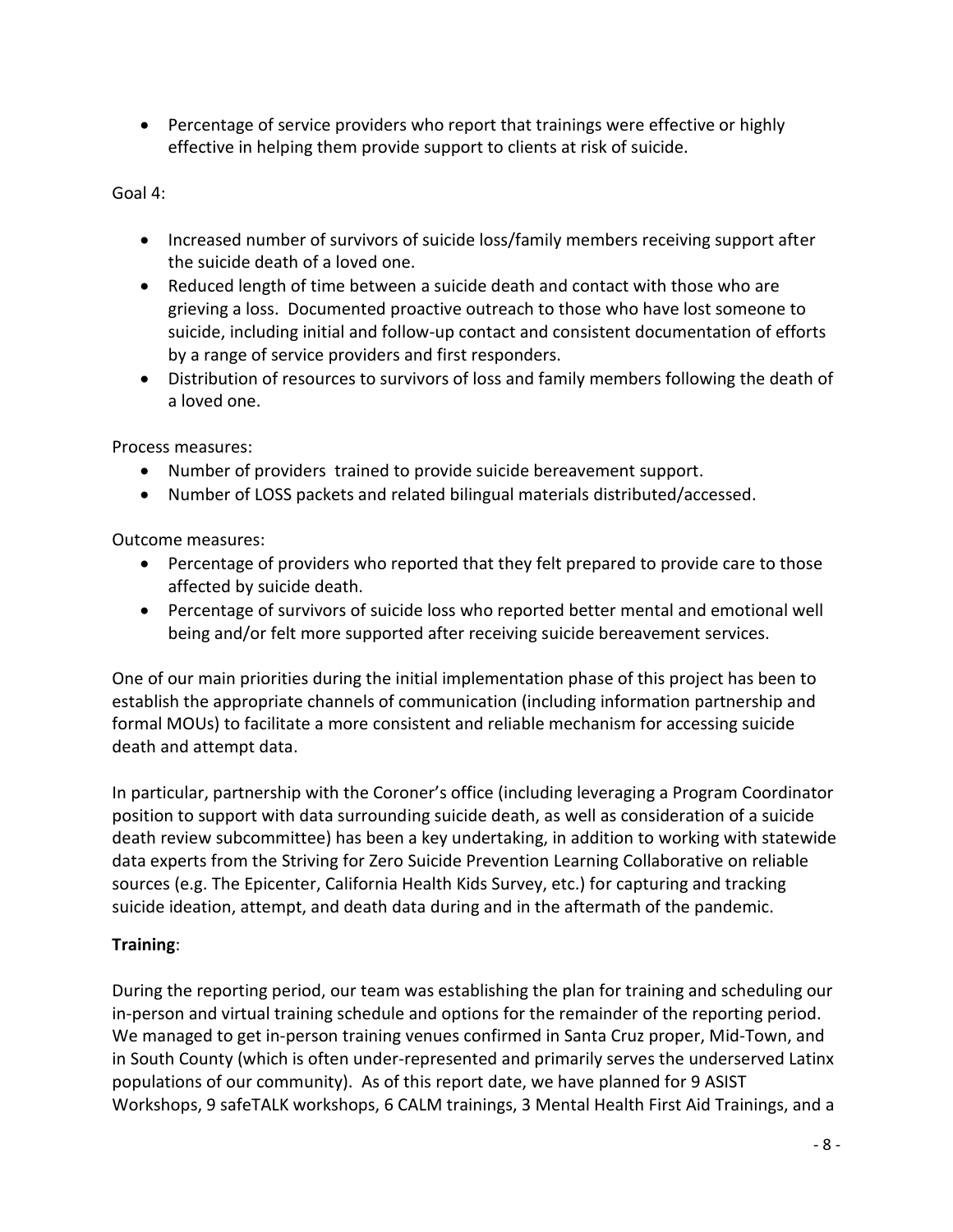range of C-SSRS and Safety Planning related trainings and other tailored trainings for individual organizations. The opportunity to participate in these trainings is being widely circulated and a central website is being established for training information and registration. Historically in our community, these trainings fill quickly and establish a waiting list, so we are optimistic about our ability to meet the enhanced need for trainings amongst a wide range of service providers.

Trainings that have currently been scheduled include:

# *Applied Suicide Intervention Skills Trainings:*

| 3/21/22-3/22/22: County Office of Education (complete) 9:00-5:00 both days              |
|-----------------------------------------------------------------------------------------|
| 4/21/22-4/22/22: County Office of Education 9:00-5:00 both days                         |
| $5/11/22 - 5/12/22$ : Watsonville Library (open for registration), 11:00-7:00 both days |
| 6/13/22-6/14/22: UC Santa Cruz Coastal Campus: 9:00-5:00 both days                      |
| 7/12/22-7/13/22: County Office of Education: 9:00-5:00 both days                        |
| August – dates TBD: ASIST Workshop @ Twin Lakes Church                                  |
| 9/12/22-9/13/22: County Office of Education: 9:00-5:00 both days                        |
| October – dates TBD: ASIST Workshop @ Cabrillo College Watsonville                      |
| 12/5/22-12/6/22: County Office of Education: 9:00-5:00 both days                        |
| safeTALK:                                                                               |
| $5/17/22$ : County Office of Education, 9:00-1:00                                       |
|                                                                                         |

5/17/22: County Office of Education, 2:00-6:00

June – date TBD: safeTALK Workshop @ Twin Lakes Church

6/14/22: County Office of Education, 9:00-1:00

July – date TBD: safeTALK Workshop @ Watsonville Library

8/23/22: County Office of Education, 1:00-5:00

10/10/22: County Office of Education, 9:00-1:00

11/8/22: County Office of Education, 1:00-5:00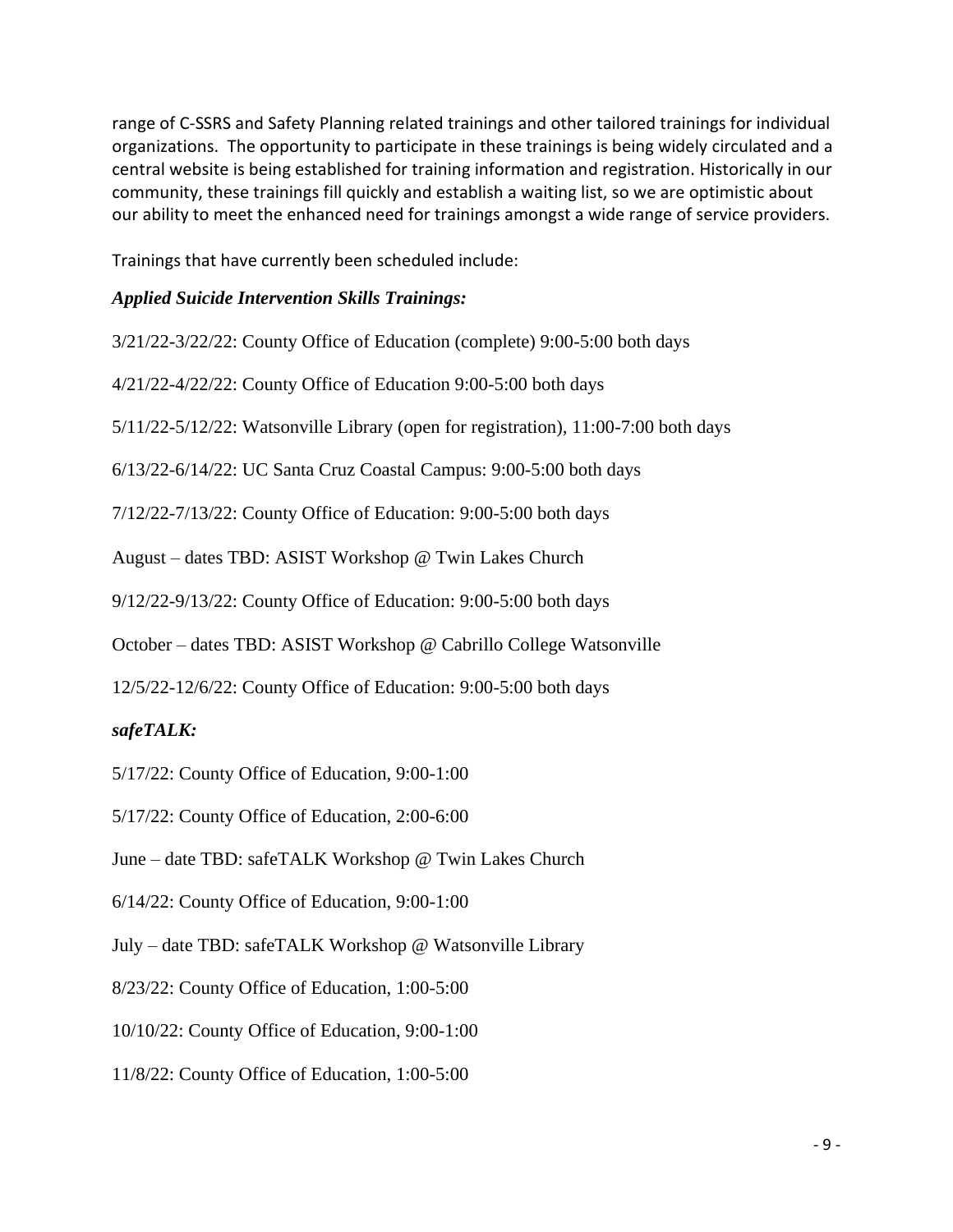December – date TBD: safeTALK Workshop @ Community Foundation

### *Training and Technical Assistance Project:*

4/28/22 – Walnut Avenue Women's Center

5/23/22: Monarch Services (CALM and C-SSRS training for direct service staff, Watsonville Library)

5/26/22: Monarch Services (CALM and C-SSRS training for direct service staff, Community Foundation)

6/6/22: 1:00 p.m. – 4:00 p.m. (American Medical Response (EMT/paramedic staff)

6/7/22: 9:00 a.m. – 12:00 p.m. (American Medical Response (EMT/paramedic staff)

6/8/22 5:00 p.m. – 8:00 p.m. (American Medical Response (EMT/paramedic staff)

6/9/22 9:00 a.m. – 12:00 p.m. (American Medical Response (EMT/paramedic staff)

6/10/22 9:00 a.m. – 12:00 p.m. (American Medical Response (EMT/paramedic staff)

6/15/22 5:00 p.m. – 8:00 p.m. (American Medical Response (EMT/paramedic staff)

6/16/22 1:00 p.m. – 4:00 p.m. (American Medical Response (EMT/paramedic staff)

6/17/22 9:00 a.m. – 12:00 p.m. (American Medical Response (EMT/paramedic staff)

Our first ASIST (Applied Suicide Intervention Skills Training) in March was hosted at the County Office of Education and included behavioral health clinicians, first responders, individuals working with high risk populations (including those experiencing domestic and intimate partner violence, child abuse, and/or homelessness or food insecurity), case managers, social workers, school counselors (academic and behavioral health), nursing staff, and others.

98% of attendees reported on evaluations that, as a result of the training/as opposed to their answers before the training, they were:

More likely to notice warning signs and ask directly about suicide More likely to do an intervention if they knew someone was thinking about suicide More prepared to help a person at risk of suicide More confident in helping a person at risk of suicide

Furthermore, participant comments in evaluations included the following: